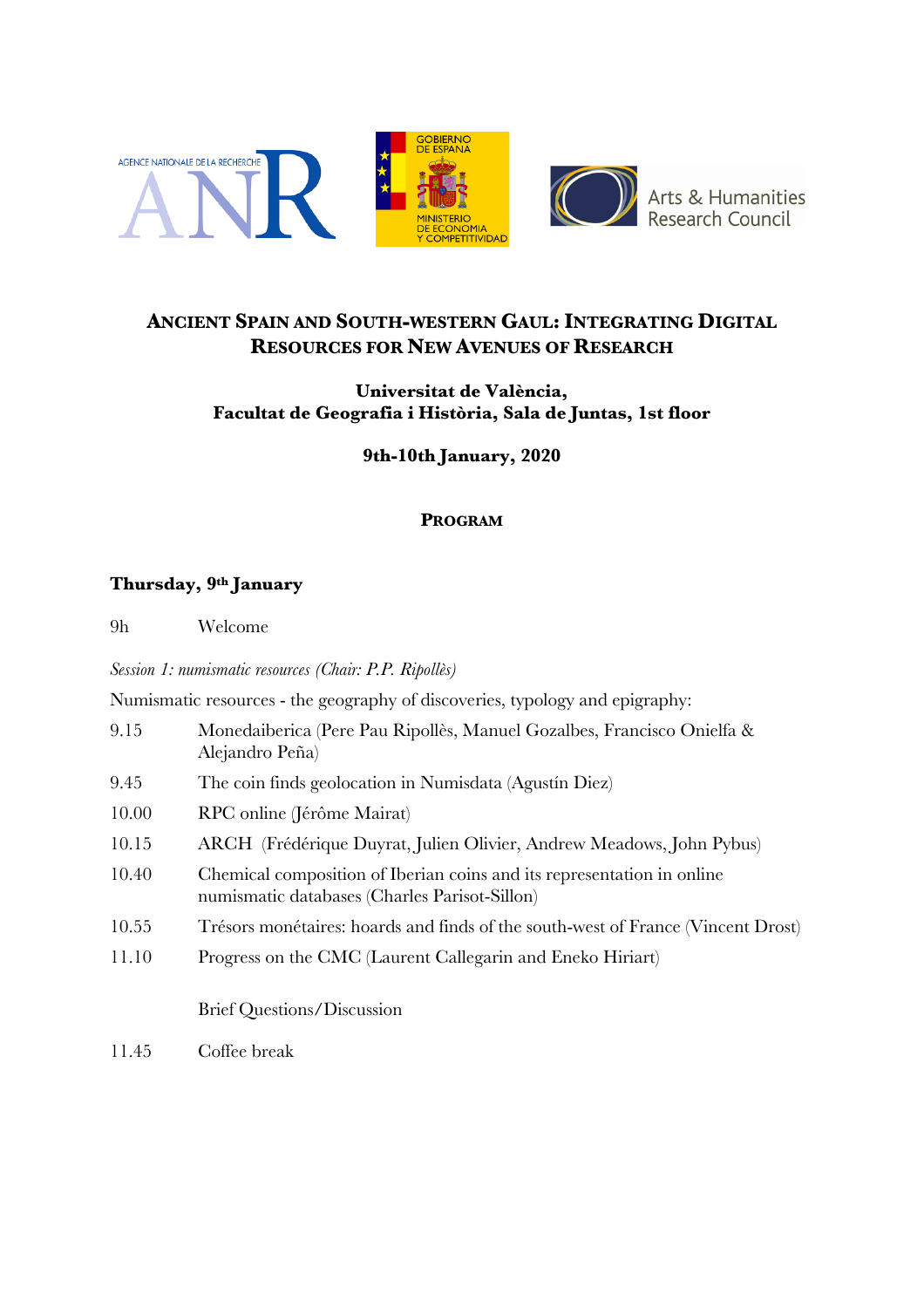*Session 2: current questions and resources in archaeology and epigraphy of south-west Gaul and Spain (1) (Chair: Charles Parisot-Sillon)*

- 12.15 Corpus Urbium Baeticarum (Alicia Arévalo and Elena Pulido)
- 12.30 BEIGE (Epigraphy Italy-Gaul-Spain) (Coline Ruiz-Darasse)
- 12.45 Hesperia (Epigraphy Iberia) (Noemi Moncunill)
- 13.00 Flora and Fauna (Consuelo Mata) Brief Questions/Discussion
- 13.30 Lunch

*Session 3: current questions and resources in archaeology and epigraphy of south-west Gaul and Spain (2) (Chair: Eneko Hiriart)*

| 15.00 | ArkeoGIS Strasbourg (Loup Bernard)                                                              |
|-------|-------------------------------------------------------------------------------------------------|
| 15.15 | Diplomatic relations between Rome and local communities in Northern Spain<br>(Elena Torregaray) |
| 15.30 | The relationship between military and monetary activities (François Cadiou)                     |
| 15.45 | Pyrenean mines (Emmanuelle Meunier)                                                             |
| 16.00 | Integrating Resources (Paula Granados)                                                          |

*Session 4: Brainstorming (Chair: A. Meadows)*

#### 16.30-18.00 Break-out Groups

#### *Group 1: Inscriptions, coins and databases;*

Topics for consideration: Linguistic matters, the interoperability between archaeological, epigraphic and numismatic databases, issues related to the encoding of Palaeohispanic scripts, etc.

#### *Group 2: Policies, networks and territories,*

Topics for consideration:

a. The appearance of coinage on both sides of the Pyrenees; b. Monetary practices, trends and supply; c. Pyrenean encounters: itineraries and monetary influences. How to confront numismatic hierarchies and ontologies with the current state of knowledge in other historical and archaeological fields, with a focus on circulations and endogenous, Celtic, Iberian, Greek, Punic, Roman influences.

18.00-18.30 Group Reports and Discussion

## **Friday, 10th January**

*Session 5: Preparation of the preliminary program of the Oxford 2021 conference*

9.30-12.00 General discussion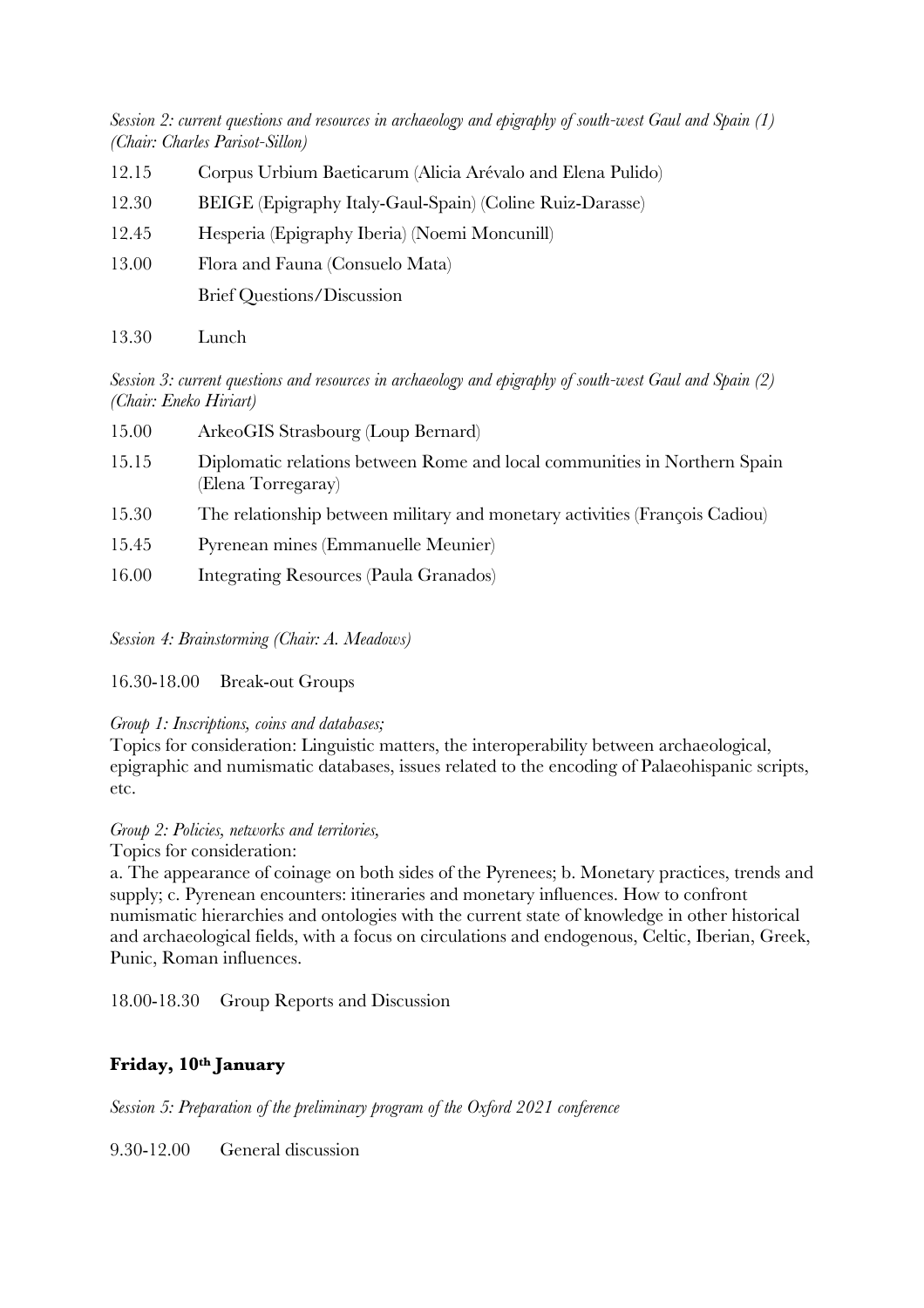### **Practical Information**

### *Hotel*

All participants will be staying at the Sweet Hotel Renasa: https://sweethotelrenasa.com/en/home/

https://goo.gl/maps/sszovbH17ik3ovPe6

### *Meeting*

The meeting will take place at the Facultat de Geografia i Història, Sala de Juntas, 1st floor.

https://www.uv.es/uvweb/geografia-historia/es/facultad/situacion-contacto/ubicacion-1285849133048.html

[ 9 minutes walk from Renasa hotel ]

https://www.google.com/maps/dir/Sweet+Hotel+Renasa,+Avinguda+de+Catalunya,+Val encia/39.4773336,-0.3617437/@39.4780024,- 0.3608871,17z/data=!3m1!4b1!4m8!4m7!1m5!1m1!1s0xd604898628a4fb5:0x9842390ddf5b 1cce!2m2!1d-0.3553459!2d39.4780566!1m0?hl=en-US

#### *Meals*

*January 8th | Dinner 20:30 pm*

Please mail to manuel.gozalbes@dival.es if you will NOT attend this first dinner.

#### **Restaurante Puertas**

Avinguda del Primat Reig, 115 46020 València [ 13 minutes walk from Renasa hotel ] https://www.google.es/maps/place/Puertas/@39.4846353,- 0.3636664,15z/data=!4m5!3m4!1s0x0:0x65d99cf6edcf212!8m2!3d39.4846353!4d-0.3636664?hl=es-es

*January 9th | Lunch 13:30 pm*

**Faculty cantine** Avenida Blasco Ibañez 28 46010 València [ 9 minutes walk from Renasa hotel ] https://www.google.com/maps/place/Universitat+de+Val%C3%A8ncia:+Facultad+de+G eograf%C3%ADa+e+Historia/@39.4773336,- 0.3617437,15z/data=!4m5!3m4!1s0x0:0x62c1fb28f6516fd!8m2!3d39.4773336!4d-0.3617437